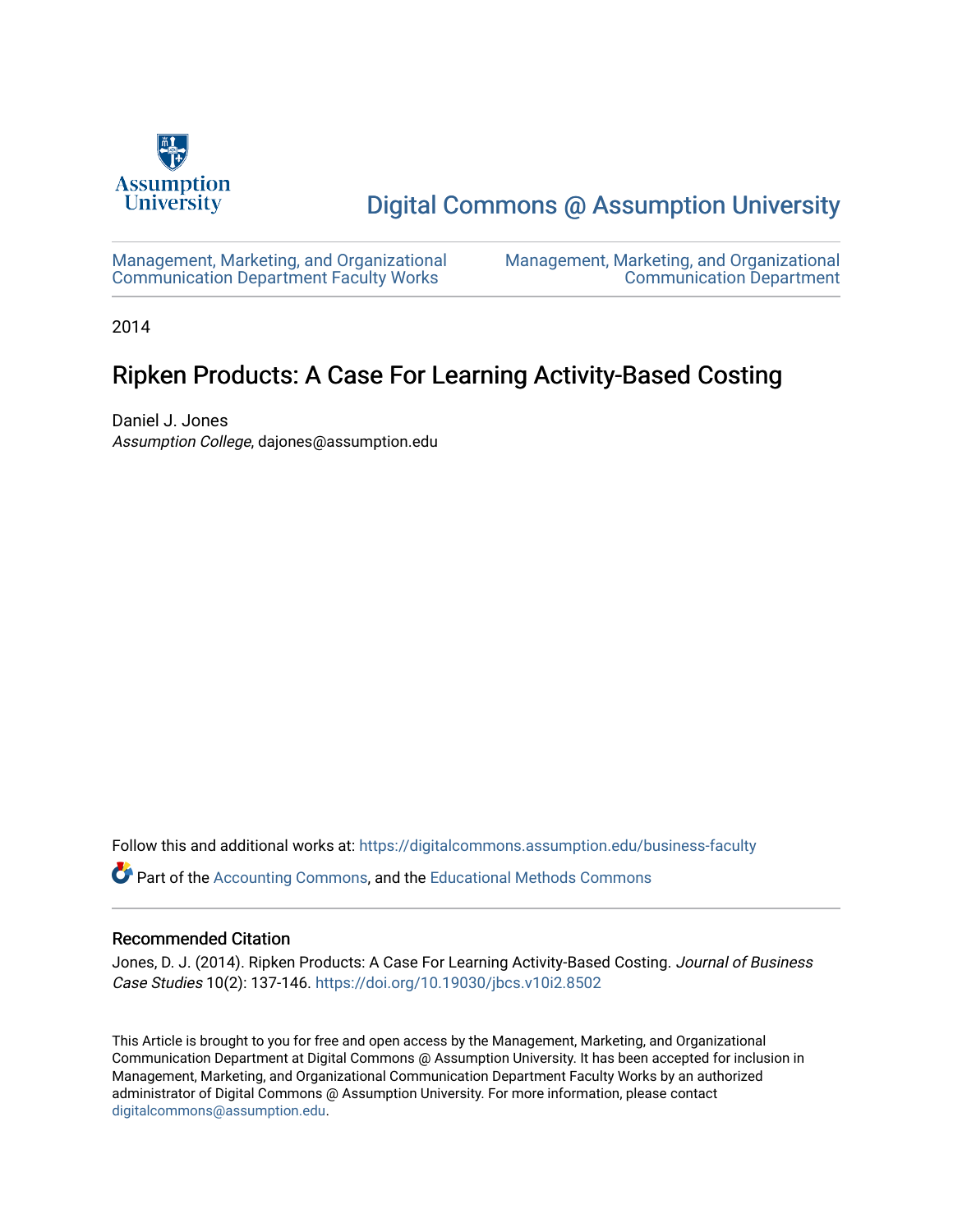# Ripken Products: A Case For Learning Activity-Based Costing

Daniel J. Jones, Assumption College, USA

#### **ABSTRACT**

*This case enables cost accounting students to understand two important and related topics: design flaws inherent in traditional absorption costing systems and the fundamentals of activity-based costing (ABC). The focused approach requires only one class session to cover both topics. Ripken Products, a fictional manufacturer, uses absorption costing to cost its products. The company allocates manufacturing overhead using a budgeted manufacturing overhead rate based on direct labor cost. The company president decides to discontinue a product with a reported zero gross profit. A student intern suggests that the company could improve the accuracy of its costing for individual products if it assigned manufacturing overhead using activity-based costing. Students learn to calculate product costs using ABC, and then they explore reasons for significant differences between ABC costs and the company's reported costs. Students discover the logical flaws of allocating overhead costs arbitrarily using traditional absorption costing methods. They also learn why assigning overhead costs based on traceable consumption of resources leads to more accurate product costing.*

**Keywords:** Activity-Based Costing; Product Costing; Absorption Costing; Cost Allocation; Cost Assignment

#### **RIPKEN PRODUCTS**

*"For years, I have been telling you that your cost accounting system is broken. I have had it with your numbers, Ed. I never trusted them. You will be sorry that you made this decision, Paul. Now I must get back to my people on the plant floor."* With these words, Production V.P., Rick Dempsey stormed out of the weekly Thursday meeting of the Ripken Products senior management team.

t the meeting, owner and CEO Paul Richards announced the decision to eliminate the *Delete* product from the company's product line. Since its founding six years earlier, Ripken Products manufactured all of its four products in its Towson, Maryland plant. After assessing profitability of <sup>t</sup> the meeting, owner and CEO Paul Richards announced the decision to eliminate the *Delete* product from the company's product line. Since its founding six years earlier, Ripken Products manufactured all of its four prod *Delete* product two days earlier. He announced his decision at the meeting with the company's five senior managers:

- Ed Murray, Controller
- Rick Dempsey, VP of Production
- L. Rod Hendricks, VP of Marketing
- Jim Palmer, VP of Human Resources
- Ruth George, Sales Manager

Ripken Products produces four chemical eradicators: *Abolish, Banish, Cancel,* and *Delete*. Within the company, they are referred to as products A, B, C, & D. The company uses normal absorption costing to account for its manufacturing costs. Ripken's costing system charges manufacturing overhead costs to these products using direct labor dollars as an allocation base. The company's 2013 manufacturing budget included the following amounts: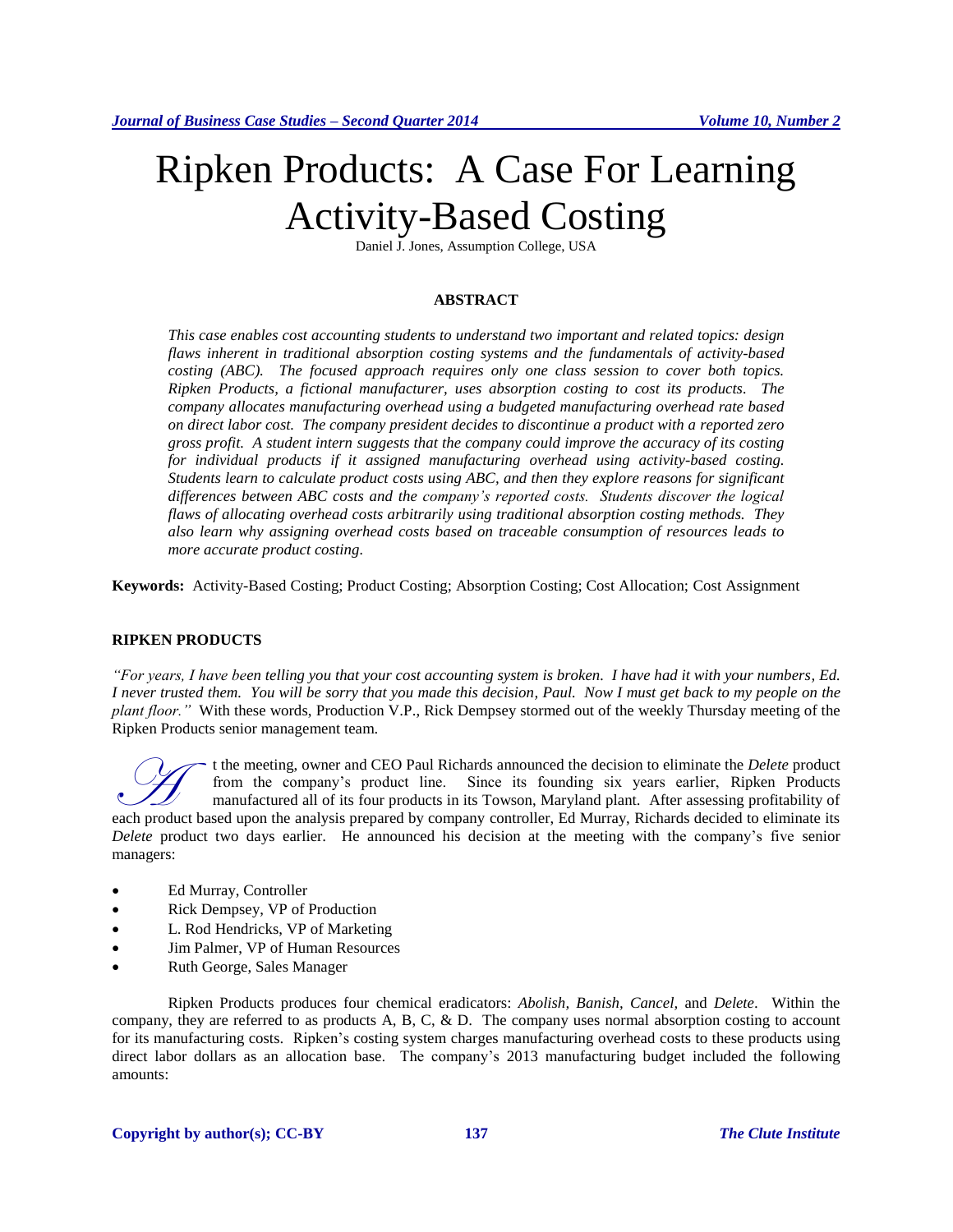- direct material costs of \$900,000
- direct labor costs of \$840,000
- manufacturing overhead of \$1,680,000

Based upon its estimated 2013 manufacturing costs, the company's *budgeted manufacturing overhead rate* for 2013 was \$2.00 of manufacturing overhead per \$1.00 of direct labor, (or simply "2.00") as calculated below.

Budgeted Mfg. Overhead Rate = Estimated Manufacturing Overhead for 2013 = \$1,680,000 = 2.00 Estimated Direct Labor Cost for 2013 \$840,000

Table 1 presents the company's 2013 budgeted manufacturing costs, by product and in total. To allocate the total budgeted manufacturing overhead of \$1,680,000 to individual products, the direct labor cost for each product is multiplied by 2.00.

|                                 |               |               |               |               | <b>Total</b> |  |
|---------------------------------|---------------|---------------|---------------|---------------|--------------|--|
| Direct Material Cost            | \$90,000      | \$90,000      | \$180,000     | \$540,000     | \$900,000    |  |
| Direct Labor Cost               | 84,000        | 84,000        | 168,000       | 504,000       | 840,000      |  |
| Manufacturing Overhead          | 168,000       | 168,000       | 336,000       | 1,008,000     | 1,680,000    |  |
| <b>Total Manufacturing Cost</b> | \$342,000     | \$342,000     | \$684,000     | \$2,052,000   | \$3,420,000  |  |
| Units Produced                  | 342,000       | 342,000       | 684,000       | 684,000       |              |  |
| Cost per Unit                   | $$1.00/$ unit | $$1.00/$ unit | $$1.00/$ unit | $$3.00$ /unit |              |  |

#### **Table 1: 2013 Estimated Manufacturing Costs (using absorption costing)**

The company's 2013 pro forma income statement is presented in Table 2. There was no inventory on December 31, 2012 and it plans to have no inventory of any product on December 31, 2013.

|  |  |  |  |  | Table 2: 2013 Pro Forma Income Statement |
|--|--|--|--|--|------------------------------------------|
|--|--|--|--|--|------------------------------------------|

|                            |           |           |           |             | <b>Total</b> |  |
|----------------------------|-----------|-----------|-----------|-------------|--------------|--|
| <b>Sales</b>               | \$410,400 | \$376,200 | \$957,600 | \$2,052,000 | \$3,796,200  |  |
| Cost of Goods Sold         | 342,000   | 342,000   | 684,000   | 2.052.000   | 3,420,000    |  |
| <b>Gross Profit</b>        | \$68,400  | \$34,200  | \$273,600 |             | \$376,200    |  |
| <b>Operating Expenses</b>  |           |           |           |             | 320,000      |  |
| <b>Profit Before Taxes</b> |           |           |           |             | \$56,200     |  |

Because of constraints on the AB-19 machine, the company can produce a total of 684,000 units of *Abolish* and *Banish*, in any combination. For example, the company can produce 683,000 Abolish units and 1,000 Banish units. Similarly, the CD-25 machine can produce a total of 1,368,000 *Cancel and Delete* units. Because of this and because the prices of all products are determined by "the market," L. Rod Hendricks, Marketing VP, had been advocating for elimination of products *Banish* and *Delete*.

In conversations with Controller Ed Murray over the years, Rick Dempsey had expressed his dissatisfaction with the timeliness, usefulness and accuracy of the Accounting Department's *monthly manufacturing control reports*. In recent months, Dempsey used almost no information in these reports to make decisions regarding managing production in the plant. In prior conversations, Murray explained that the monthly reports reflected traditional costing practices that were described in the three *Cost Accounting* text books that he gave to Dempsey in 2011. During several contentious debates, Murray reminded Dempsey that he was both a Certified Public Accountant (C.P.A.) and a Certified Management Accountant (C.M.A.).

Upon returning to the production office, Dempsey discussed the details of the meeting with production supervisor, Paul Blair, and production student intern, Robin Brooks. Brooks told them of a discussion that she had two weeks earlier with Ed Murray. Brooks said that she suggested to Murray that basing product costs on activitybased cost drivers would result in more reliable cost data than that provided by the company's traditional costing system. She said that Murray showed little interest in this method, commonly referred to as *activity-based costing*  (ABC), and the conversation ended abruptly when Murray asked to be excused.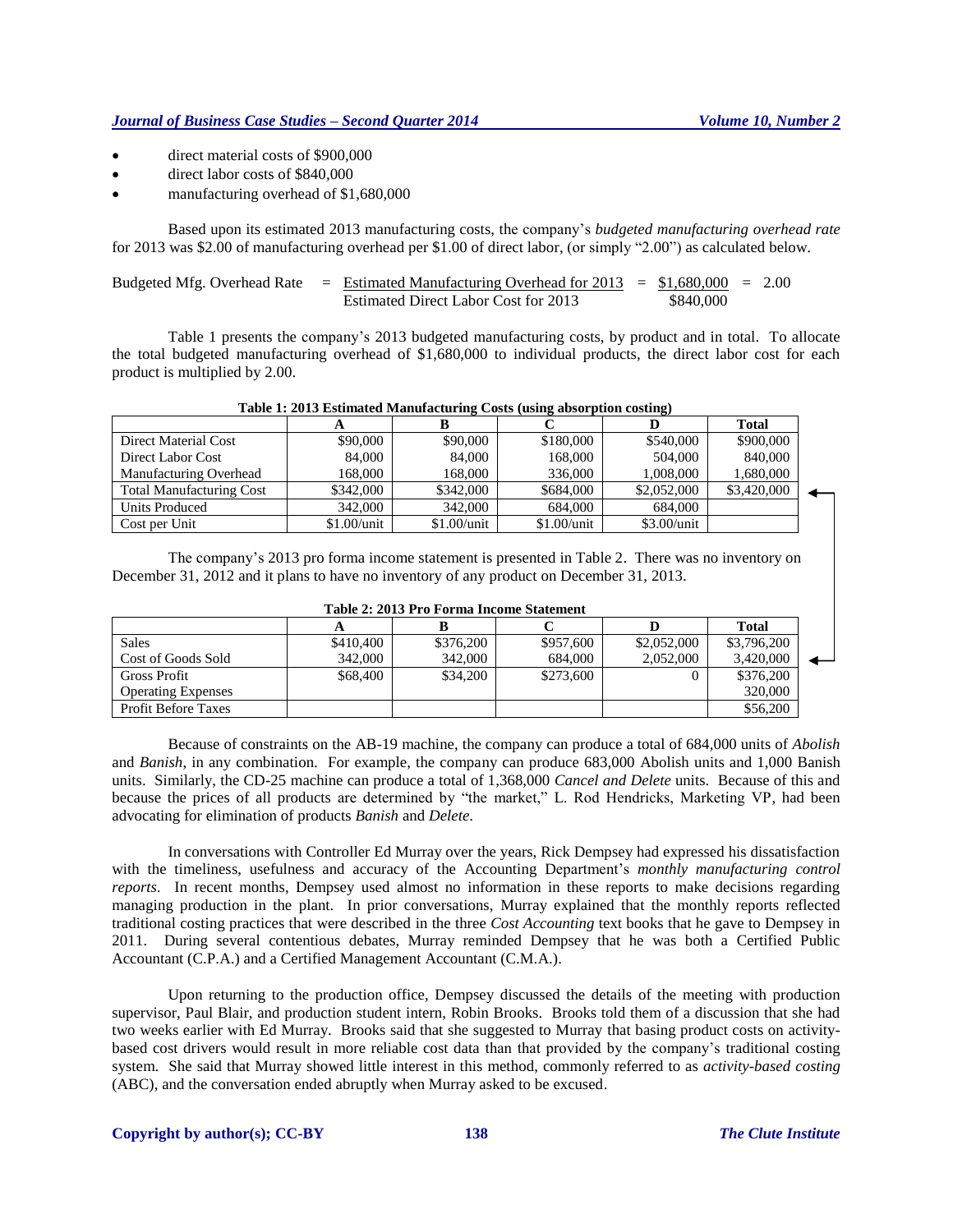Rick Dempsey asked Robin Brooks to explain ABC to him, and Robin took the next hour to do so. At the end of the discussion, he asked her to calculate product costs for the four products using ABC. When she estimated that it would take her about two weeks to complete the assignment, Dempsey asked if they could work together to do the work within three days. She agreed to work overtime to try to meet the deadline.

One day later, Robin Brooks presented Rick Dempsey with the information in Table 3. The table identifies the six manufacturing overhead categories and their associated costs. Together, they comprise total budgeted manufacturing overhead costs for 2013.

| Table 3: Estimated Manufacturing Overhead (2013) |             |  |  |  |  |  |
|--------------------------------------------------|-------------|--|--|--|--|--|
| Purchasing                                       | \$72,000    |  |  |  |  |  |
| Machine setups for production runs               | 92,500      |  |  |  |  |  |
| Material movements                               | 36,000      |  |  |  |  |  |
| Machine depreciation                             | 840,000     |  |  |  |  |  |
| Facility rent                                    | 480,000     |  |  |  |  |  |
| Other manufacturing overhead                     | 159,500     |  |  |  |  |  |
| Total                                            | \$1,680,000 |  |  |  |  |  |
|                                                  |             |  |  |  |  |  |

Working together over the next two days, Dempsey and Brooks compiled and organized the information in Tables 4 & 5 regarding the company's transactions and cost drivers

| Table 4: Transactions by Product (2013 Estimates) |        |       |        |        |              |  |  |  |
|---------------------------------------------------|--------|-------|--------|--------|--------------|--|--|--|
| <b>Activity</b>                                   |        |       |        |        | <b>Total</b> |  |  |  |
| PO <sub>s</sub> Written                           | 180    | 18    | 126    | 36     | 360          |  |  |  |
| # of production run setups                        | 148    | 37    | 74     | 111    | 370          |  |  |  |
| Material movements                                | 600    | 120   | 360    | 120    | 1,200        |  |  |  |
| Machine hours                                     | 10,500 | 3,500 | 28,000 | 28,000 | 70,000       |  |  |  |
| Work cell size in sq. feet                        | 6.400  | 3.200 | 16.000 | 6.400  | 32,000       |  |  |  |

### **Table 4: Transactions by Product (2013 Estimates)**

#### **Table 5: Cost per Transaction Calculations (2013 Estimates)**

| <b>Overhead Cost Pool</b>       | <b>Total Cost</b> | # Transactions | Cost per Transaction             |
|---------------------------------|-------------------|----------------|----------------------------------|
| Purchasing                      | \$72,000          |                | $360 = S$<br>200 per P.O.        |
| Machine Setups                  | 92,500            |                | 250 per setup<br>$370 =$ \$      |
| Material Movements              | 36,000            |                | 30 per move<br>$1,200 =$ \$      |
| Machine Cost                    | 840,000           |                | 12 per mach. hr.<br>$70,000 = $$ |
| Facility Rent                   | 480,000           | $32,000 =$ \$  | 15 per square ft.                |
| Other Manufacturing Overhead *. | 159,500           |                | $70,000 = $2.2786$ per mach. hr. |

\**Other Manufacturing Overhead* represents various overhead costs for which the cost-per-transaction is too expensive to determine. Robin thought it best to allocate these costs (9.5% of total overhead) on a machine-hour basis.

As they reviewed this information at 5:30 on Thursday evening, Dempsey and Brooks expressed their mutual concerns about the unit product costs in Table 2. Each felt that there were distortions in the company's unit production costs of \$1.00 for A, B, and C, and \$3.00 for D. They decided to work for another two hours in order to see if they could identify the ABC unit costs for these four products by using the information that they compiled over the last three days.

Dempsey and Brooks decided to *assign* manufacturing overhead to products based upon the activities that cause those overhead costs. They began by erasing the overhead allocations in Table 1, because they were made without consideration of the activities that cause these costs. They made no changes to direct materials and direct labor costs, because these "direct" costs are the same for either traditional costing or ABC. They realized that assigning manufacturing overhead in Table 6, based on the calculations in Tables 3, 4,  $\&$  5, would leave them with only simple calculations to determine ABC "Cost per unit" amounts for each product. They continued their work with a feeling of anticipation, wondering whether their suspicions of significant costing distortions would be substantiated.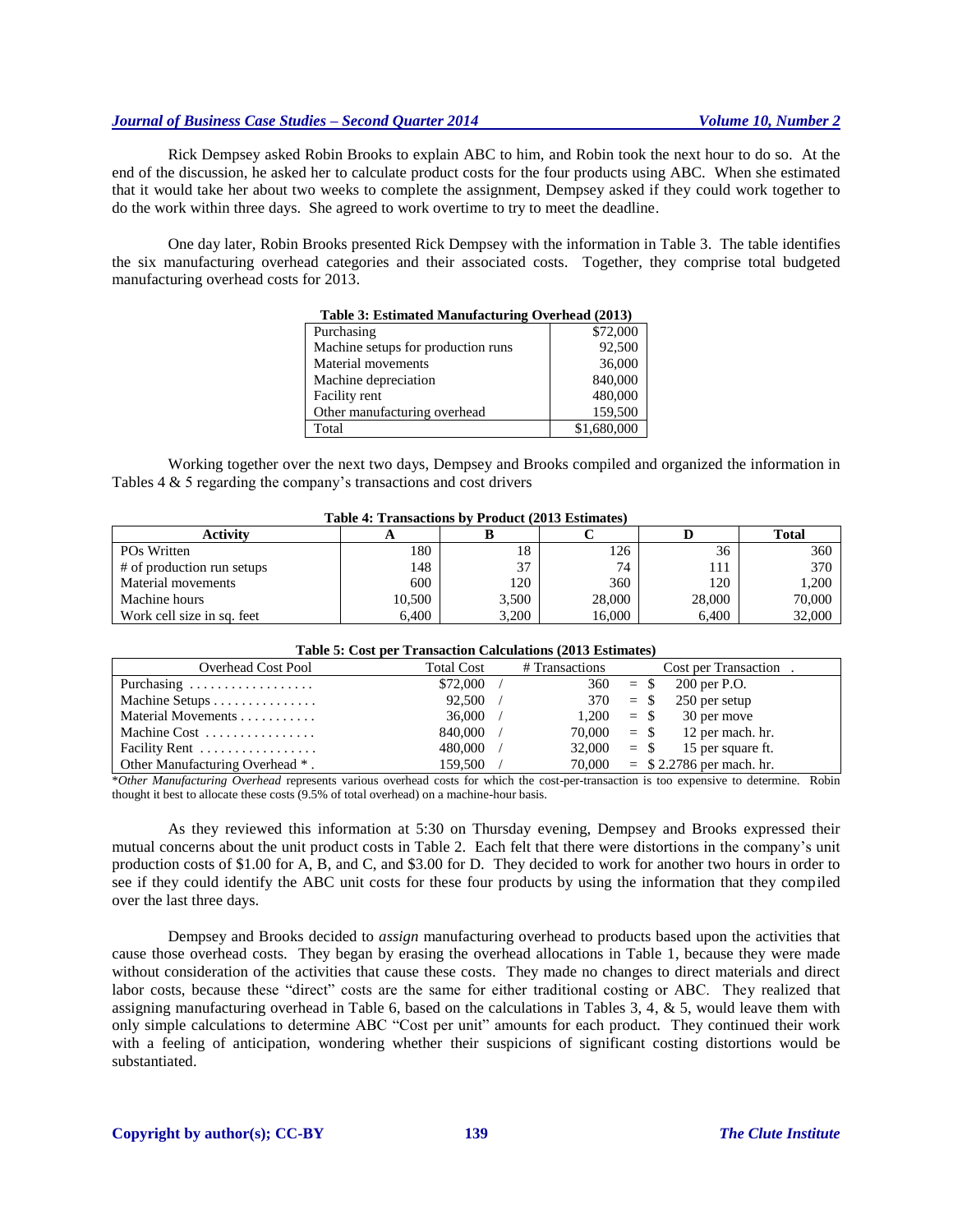Realizing that they had to redistribute the \$1,680,000 of total manufacturing overhead cost to the four products, Dempsey and Brooks put aside Table 6 until they were able to reassign these costs.

|                                 |          |          |           |           | <b>Total</b> |
|---------------------------------|----------|----------|-----------|-----------|--------------|
| Direct Material Cost Direct     | \$90,000 | \$90,000 | \$180,000 | \$540,000 | \$900,000    |
| Labor Cost                      | 84,000   | 84,000   | 168.000   | 504,000   | 840,000      |
| Manufacturing Overhead          |          |          |           |           | 1,680,000    |
| <b>Total Manufacturing Cost</b> |          |          |           |           | \$3,420,000  |
| Units Produced                  | 342,000  | 342,000  | 684,000   | 684,000   |              |
| Total Mfg. Cost per Unit        |          |          |           |           |              |

| Table 6: 2013 Estimated Manufacturing Costs (using Activity-based Costing [ABC]) |  |
|----------------------------------------------------------------------------------|--|
|----------------------------------------------------------------------------------|--|

Robin handed a copy of Table 7 to Rick Dempsey and kept a copy for herself. They agreed that he would assign the costs for *purchasing, machine setups, and material movements*, and that she would do the same for the other three cost pools. They were enthusiastic regarding this endeavor.

| <b>Overhead Cost Pool</b> | <b>Cost per Activity</b> | A |  | Total       |
|---------------------------|--------------------------|---|--|-------------|
| Purchasing                | 200                      |   |  | \$72,000    |
| Machine Setups            | 250                      |   |  | 92,500      |
| <b>Material Movements</b> | 30                       |   |  | 36,000      |
| Machine Cost              | 12                       |   |  | 840,000     |
| <b>Facility Rent</b>      | 15                       |   |  | 480,000     |
| Other Manuf. Overhead     | 2.2786                   |   |  | 159,500     |
| Total Manuf. Overhead     |                          |   |  | \$1,680,000 |

**Table 7: Manufacturing Overhead Cost Assignment for 2013 (Using ABC)**

#### **Required:**

- 1. Complete Table 7 to determine *total manufacturing overhead* by product using ABC.
- 2. Complete Table 6 to determine *total manufacturing cost* by product using ABC.
- 3. Identify which products are profitable if the company used ABC. Based on your answer, do you agree with the decision to discontinue the *Delete* product?
- 4. How would you advise Rick Dempsey to explain this information to CEO Paul Richards, Controller Ed Murray, and other members of the senior management team? Explain what activity-based costing is, and a brief explanation regarding how ABC improves the accuracy of reported cost of individual products compared to Ripken's absorption costing system.

#### **AUTHOR INFORMATION**

**Daniel J. Jones**, CPA, MBA, is Associate Professor of Accounting at Assumption College, USA. He teaches financial accounting, cost accounting, and personal finance courses. His primary research interest is teaching and learning accounting. E-mail[: dajones@assumption.edu](mailto:dajones@assumption.edu)

#### **REFERENCES**

- 1. Bruns, W. J., Jr. (1997 revised). Destin Brass Products Co. (Harvard Business School Case No. 9-190-089).
- 2. Kaplan, R. S. (1998). Classic Pen Co.: Developing an ABC Model. (Harvard Business School Product #198117-PDF-ENG).
- 3. Kaplan, R. S., & Cooper, R. (1998). *Cost and effect: using integrated cost systems to drive profitability and performance.* Boston, MA: Harvard Business School Press.
- 4. Kaplan, R. S., Cooper, R., Maisel, L., Morrissey, E., & Oehm, R. M. (1992). *Implementing activity-based cost management: moving from analysis to action*. Montvale, NJ: Institute of Management Accountants.
- 5. Worthy, F. (1987, October 12). Accounting bores you? Wake up. *Fortune*, 47-49.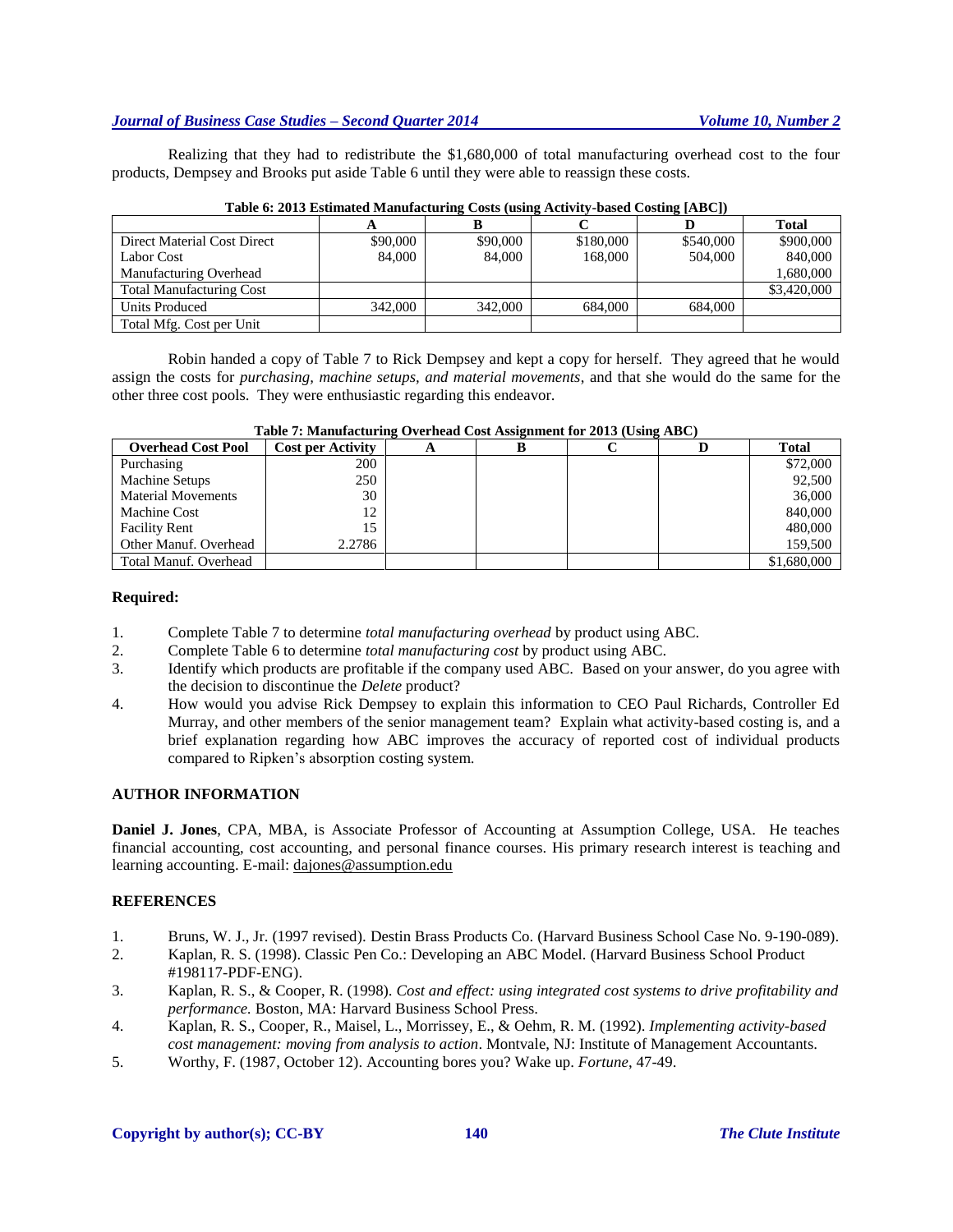#### **TEACHING NOTE**

#### **Course and Audience**

This case is appropriate for an undergraduate or graduate *cost accounting* or *managerial accounting* course. The author uses it during the course transition from traditional absorption costing (and its perils) to ABC concepts and practices.

After covering traditional management accounting topics in the first 70% of the course, the author devotes the remainder of the course to challenging conventional thinking regarding traditional managerial cost accounting and exposing its pitfalls. He explains to students that he expects them to learn to be agents of change and innovation in their professional careers. The author introduces this second phase of the course with a discussion of Ford Worthy's "Accounting Bores You, Wake Up!" followed by the *Ripken Products* case.

Students must realize the importance of reading the case and attempting to solve it before coming to class. If they do so, this focused case minimizes the amount of class time required to explain both the pitfalls of absorption costing and ABC fundamentals.

The author uses the class questions to guide class discussion. Others may prefer to ask students to answer some or all of the questions as a written assignment to be turned in for grading. The discussion format works well when the professor uses student responses to complete the Table 7 worksheet on a whiteboard, transparency, or computer projection.

The author also uses the case in seminars and workshops for accountants, managers, and other professionals.

#### **Learning Objectives**

This case enables students to learn the following points:

- Traditional absorption costing can trigger dysfunctional decisions.
- ABC is a costing system that assigns costs to products (or other cost objects) based on traceable consumption of resources.
- ABC provides new insights regarding product costs and product profitability.
- ABC *cost assignment* is an improvement on traditional costing that *arbitrarily allocates* overhead costs to products.
- ABC challenges conventional wisdom that manufacturing overhead costs are always "indirect" costs.
- They will learn methods of calculating ABC costs.

#### **Answer Guide and Solution Handout**

The first three case questions are:

- Complete Table 7 to determine *total manufacturing overhead* by product using ABC.
- Complete Table 6 to determine *total manufacturing cost* by product using ABC.
- Identify which products are profitable if the company used ABC. Based on your answer, do you agree with the decision to discontinue the *Delete* product?

Solutions to these three questions are presented on the following page. The author presents Table 7 from the case on the white board before class. Acting as class secretary during class, he asks students to provide amounts for columns A through D - one line at a time. During the discussion, some unprepared students may ask how the numbers were derived.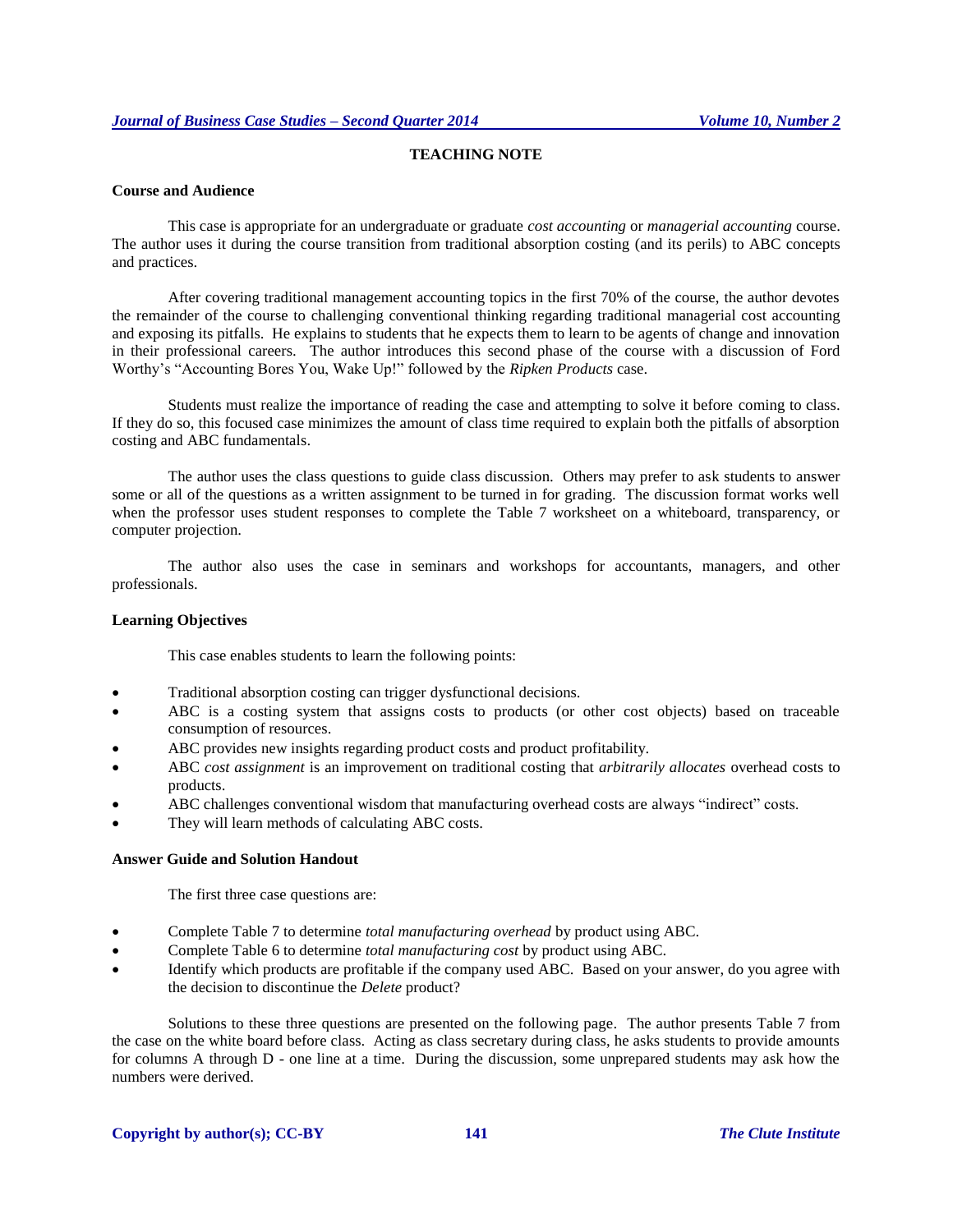During class discussion of Questions 1, 2, and 3, the author informs the students that he will distribute the *Solution Handout for Questions 1, 2, and 3* on the following page at the conclusion of Question 3 coverage. This guides students to focus on the discussion, rather than transcription of the numbers.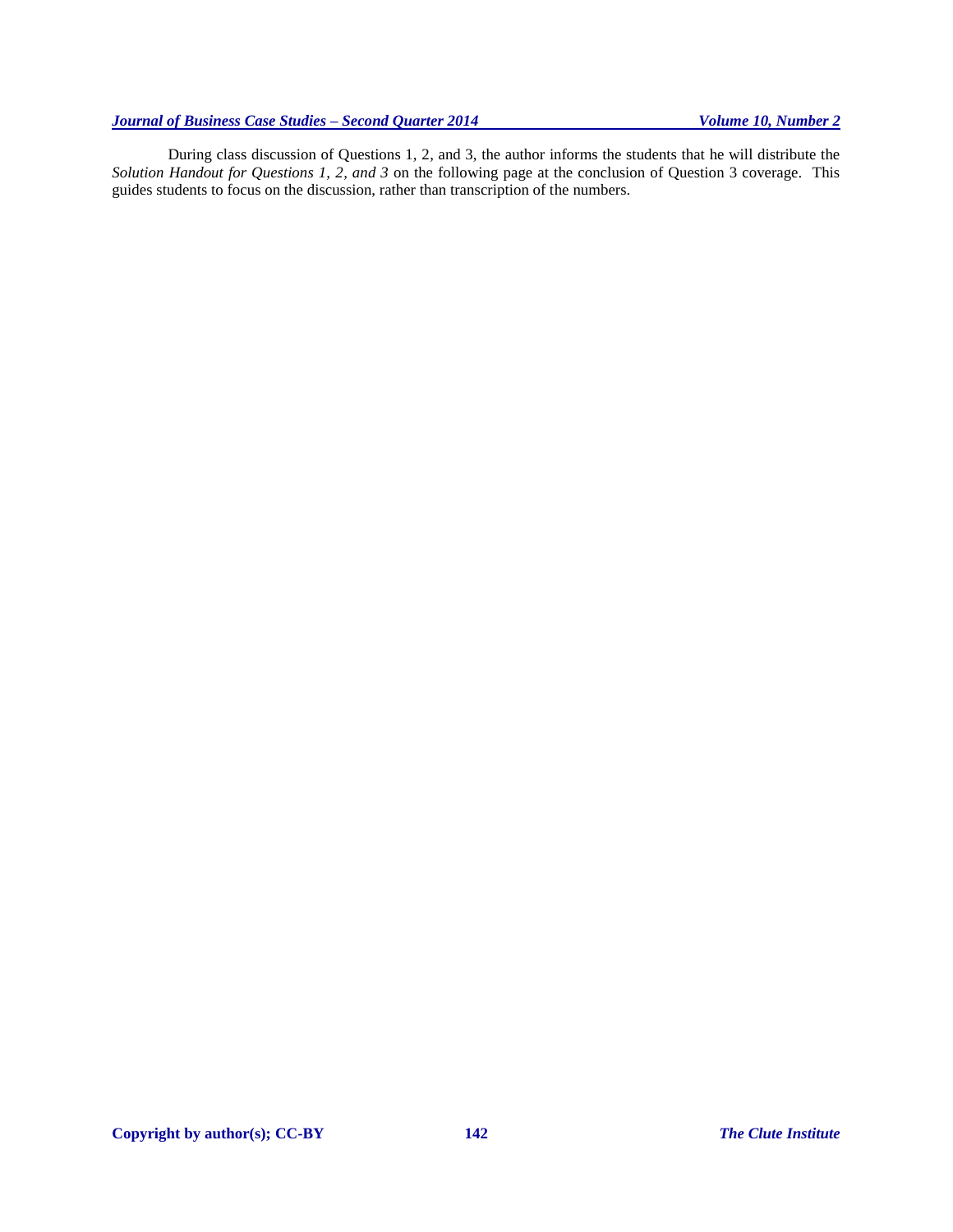#### **RIPKEN PRODUCTS**

#### **SOLUTION HANDOUT FOR QUESTIONS 1, 2, & 3**

#### **Question 1:**

| Manufacturing Overhead Cost Assignment for 2013 (using Activity-based Costing [ABC]) |                          |           |           |           |           |              |  |  |  |
|--------------------------------------------------------------------------------------|--------------------------|-----------|-----------|-----------|-----------|--------------|--|--|--|
| <b>Overhead Cost Pool</b>                                                            | <b>Cost per Activity</b> | A         |           |           |           | <b>Total</b> |  |  |  |
| Purchasing                                                                           | 200                      | 36,000    | 3.600     | 25,200    | 7.200     | \$72,000     |  |  |  |
| Machine Setups                                                                       | 250                      | 37,000    | 9.250     | 18.500    | 27.750    | 92,500       |  |  |  |
| <b>Material Movements</b>                                                            | 30                       | 18.000    | 3.600     | 10,800    | 3.600     | 36,000       |  |  |  |
| Machine Cost                                                                         | 12                       | 126,000   | 42,000    | 336,000   | 336,000   | 840,000      |  |  |  |
| <b>Facility Rent</b>                                                                 | 15                       | 96,000    | 48,000    | 240,000   | 96,000    | 480,000      |  |  |  |
| Other Mfg. Overhead                                                                  | 2.2786                   | 23.925    | 7.975     | 63,800    | 63.800    | 159,500      |  |  |  |
| Total Budgeted O'head                                                                |                          | \$336,925 | \$114,425 | \$694,300 | \$534,350 | \$1,680,000  |  |  |  |

## **Table 7: (completed): Worksheet for Question 1**

#### **Question 2:**

|                                 | A         | B         | C           | D           | Total                           |
|---------------------------------|-----------|-----------|-------------|-------------|---------------------------------|
| Direct Material Cost            | \$90,000  | \$90,000  | \$180,000   | \$540,000   | \$900,000                       |
| Direct Labor Cost               | 84,000    | 84,000    | 168,000     | 504,000     | 840,000                         |
| Manufacturing Overhead          | 336,925   | 114.425   | 694,300     | 534,350     | 1,680,000                       |
| <b>Total Manufacturing Cost</b> | \$510,925 | \$288,425 | \$1,042,300 | \$1,578,350 | \$3,420,000                     |
| <b>Units Produced</b>           | 342,000   | 342,000   | 684,000     | 684,000     |                                 |
| Cost per Unit (ABC)             | \$1.4939  | \$0.8433  | \$1.5238    | \$2.3075    |                                 |
| Cost per unit (traditional)     | \$1.00    | \$1.00    | \$1.00      | \$3.00      |                                 |
| Selling price (from case)       | \$1.20    | \$1.10    | \$1.40      | \$3.00      |                                 |
| Gross profit per unit (ABC)     | (S0.2939) | \$0.1567  | (S0.1238)   | \$0.6925    | $\leftarrow$ A & C are negative |
| Gross profit per unit           | \$0.20    | \$0.10    | \$0.40      | \$0.00      |                                 |
| (traditional)                   |           |           |             |             |                                 |

#### **Question 3:**

| Table 9: 2013 Pro Forma Income Statement (using ABC) |                           |  |  |
|------------------------------------------------------|---------------------------|--|--|
|                                                      | (Compare to Case Table ?) |  |  |

| (Combare to Case Table 2)  |             |           |              |             |              |  |
|----------------------------|-------------|-----------|--------------|-------------|--------------|--|
|                            |             |           |              |             | <b>Total</b> |  |
| <b>Sales</b>               | \$410,400   | \$376,200 | \$957,600    | \$2,052,000 | \$3,796,200  |  |
| Cost of Goods Sold         | 510.925     | 288,425   | 1,042,300    | 1,578,350   | 3,420,000    |  |
| Gross Profit               | (\$100,525) | \$87,775  | $(\$84,700)$ | \$473.650   | \$376,200    |  |
| <b>Operating Expenses</b>  |             |           |              |             | 320,000      |  |
| <b>Profit Before Taxes</b> |             |           |              |             | \$56,200     |  |

Using ABC, Product D (Delete) is the Ripken's most profitable product. It should not be discontinued. The only other profitable product is Product B (Banish). Product A and Product C are not profitable.

#### **Question 4:**

How would you advise Rick Dempsey to explain this information to CEO Paul Richards, Controller Ed Murray, and other members of the senior management team? Explain what activity-based costing is, and provide a brief explanation regarding how ABC improves the accuracy of reported cost of individual products compared to an absorption costing system.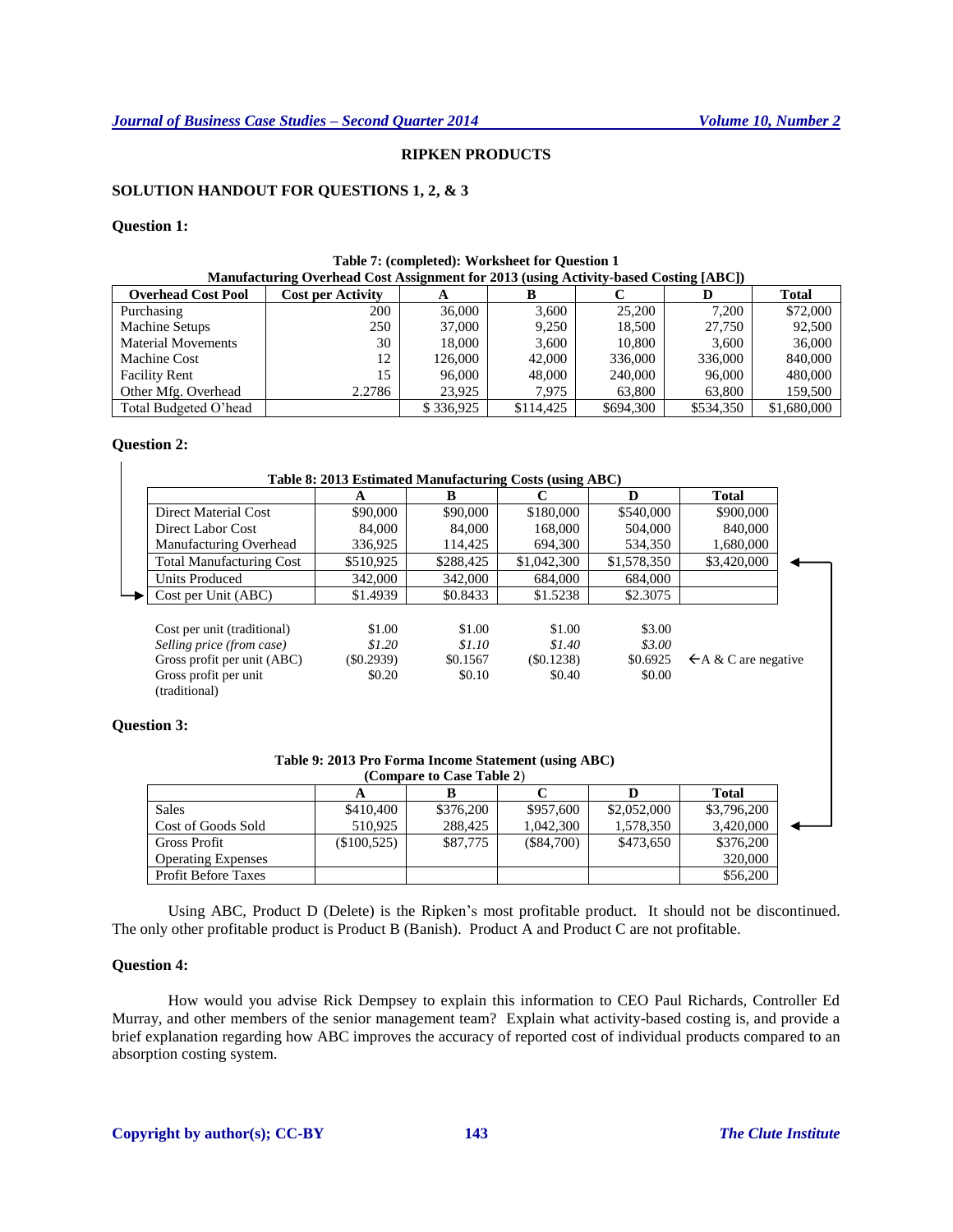Classroom discussion points regarding Question 4 are presented below:

- Content and formats in *Solution Handout for Questions 1, 2, & 3* are useful for communicating relevant information to managers.
- ABC is a costing system that many companies use as an alternative to traditional normal (actual or standard) absorption costing.
- Costing for direct materials and direct labor are treated the same under absorption costing and ABC. The difference between absorption costing and ABC is in the treatment of manufacturing overhead costs.
- Regarding accuracy of reported costs in the question:
	- o A company that uses traditional normal costing establishes a companywide cost "pool" for manufacturing overhead, or a single cost pool for each department, and *arbitrarily allocates* those costs arbitrarily and incorrectly to objects (products in the case) using a budgeted manufacturing overhead rate.
	- o A company that adopts ABC establishes multiple cost pools, and then *causally assigns* these costs to cost objects (products in the case) based upon traceable consumption of costs (resources), as students do in the Ripken Products case.
- ABC tracing of overhead cost pools to products (or other cost objects) is an acknowledgment that many overhead costs can be assigned to products based on consumption of resources. This is similar to the assignment of direct materials and direct labor, although it is not as accurate.
- The following example enables managers to understand the fundamental errors inherent in traditional normal costing systems. If a machine is leased for the purpose of manufacturing only one product, ABC will assign all of the lease cost to that product only. Normal costing erroneously spreads the lease cost to all products.
- Companies that use normal costing often carry individual product costs to several decimal places. ABC adopters frequently observe that that the number to the left of the decimal is wrong for some products in their normal costing calculations.
- The arbitrary allocations in traditional absorption systems can lead to dysfunctional decisions, such as discontinuing Product D (Delete) in this case.
- Companies may use ABC information as the basis for adjusting product selling prices. This may be difficult if customers determine prices in competitive markets.
- Most companies realize that ABC provides *approximations* of costs, and most of them believe that ABC costs are more accurate than normal absorption-based costs.
- Many companies who use ABC for profitability analysis choose to use absorption costing for financial reporting on their income statements and balance sheets. Absorption costing systems require less effort and cost. In addition, they usually provide allocations of *total* manufacturing costs between inventories and cost of goods sold expenses in the financial statements that are not materially different than corresponding ABC amounts.
- Full product costs include both variable and fixed costs. Because costs are not categorized as variable or fixed in this case, contribution margin analysis cannot be performed without additional information.

#### **EXTENSIONS AND LIMITATIONS OF ABC CONCEPTS AND METHODS**

Extensions of ABC include:

- Similar to its use in costing products, ABC can be applied to costing services. In addition, some organizations use ABC methods to assign SG&A (selling, general, and administrative) costs.
- In addition to determining profitability of products and product lines, ABC methods can be used to assess customer profitability.

Limitations of absorption costing and ABC include:

 Reported costs in an absorption costing system are unreliable because they are allocated arbitrarily to products, without regard to which products consume/cause the costs.

#### **Copyright by author(s)[; CC-BY](http://creativecommons.org/licenses/by/3.0/) 144** *[The Clute Institute](http://www.cluteinstitute.com/)*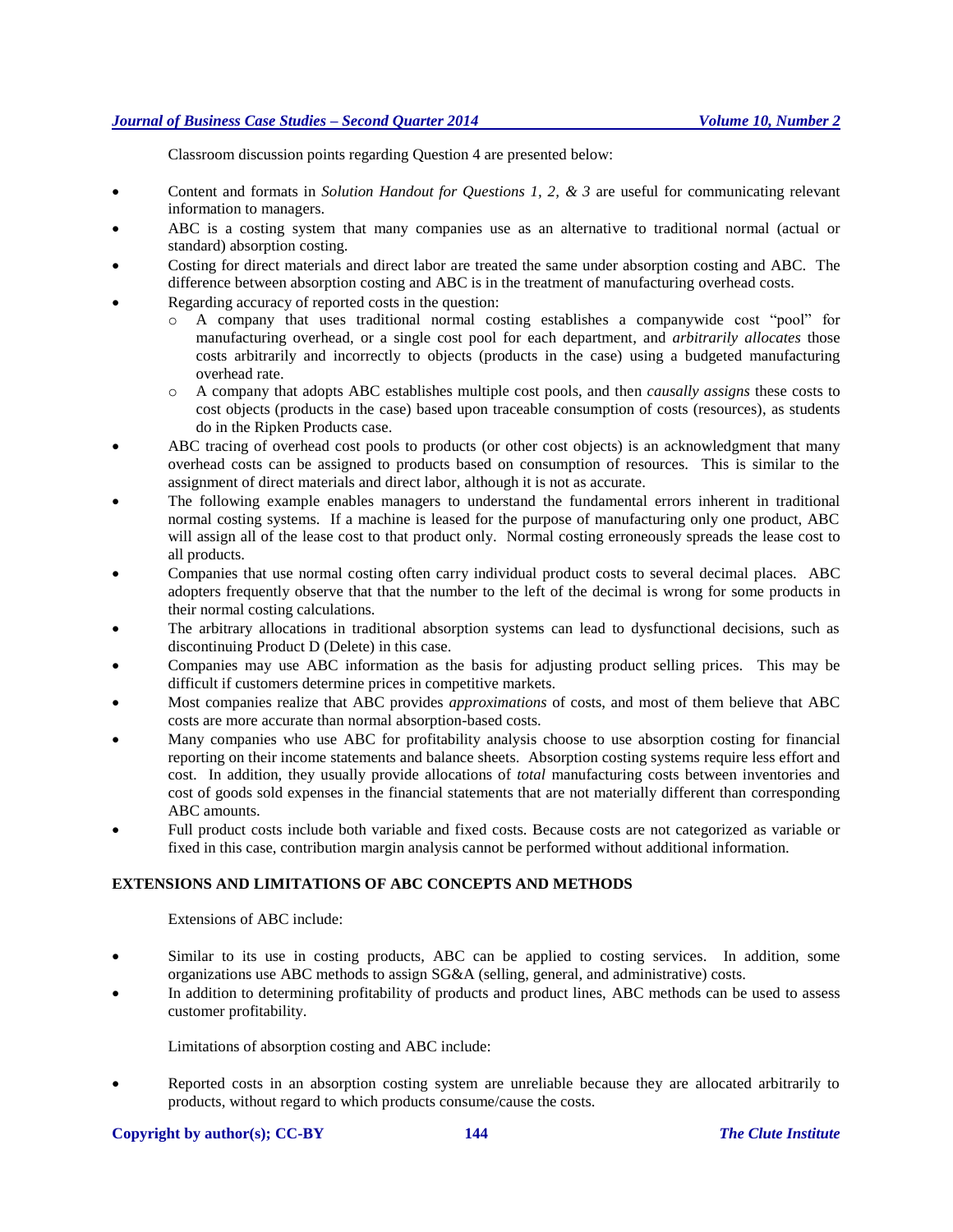- Some overhead costs are difficult to assign to products, even in ABC systems. The president's salary and other *business sustaining* costs are common examples. For this reason, users realize that ABC costs are not precise representations.
- ABC systems are commonly expensive to design and implement.

#### **RELEVANT LITERATURE**

The facts that a Google search for "absorption costing" yields more than 250,000 results and an "activitybased costing" search generates more than 4,000,000 results confirm that these are two important topics in cost accounting. Two popular cases for introducing ABC are "Destin Brass Products Co." (Bruns, 1997) and "Classic Pen Co.: Developing an ABC Model" (Kaplan, 1998). Two authoritative books covering the advantages of ABC costs compared to traditional absorption costing are *Cost and Effect: Using Integrated Cost Systems to Drive Profitability* (Kaplan & Cooper, 1998) and *Implementing Activity-Based Cost Management: Moving from Analysis to Action* (Kaplan, Cooper, Maisel, Morrissey, & Oehm, 1992).